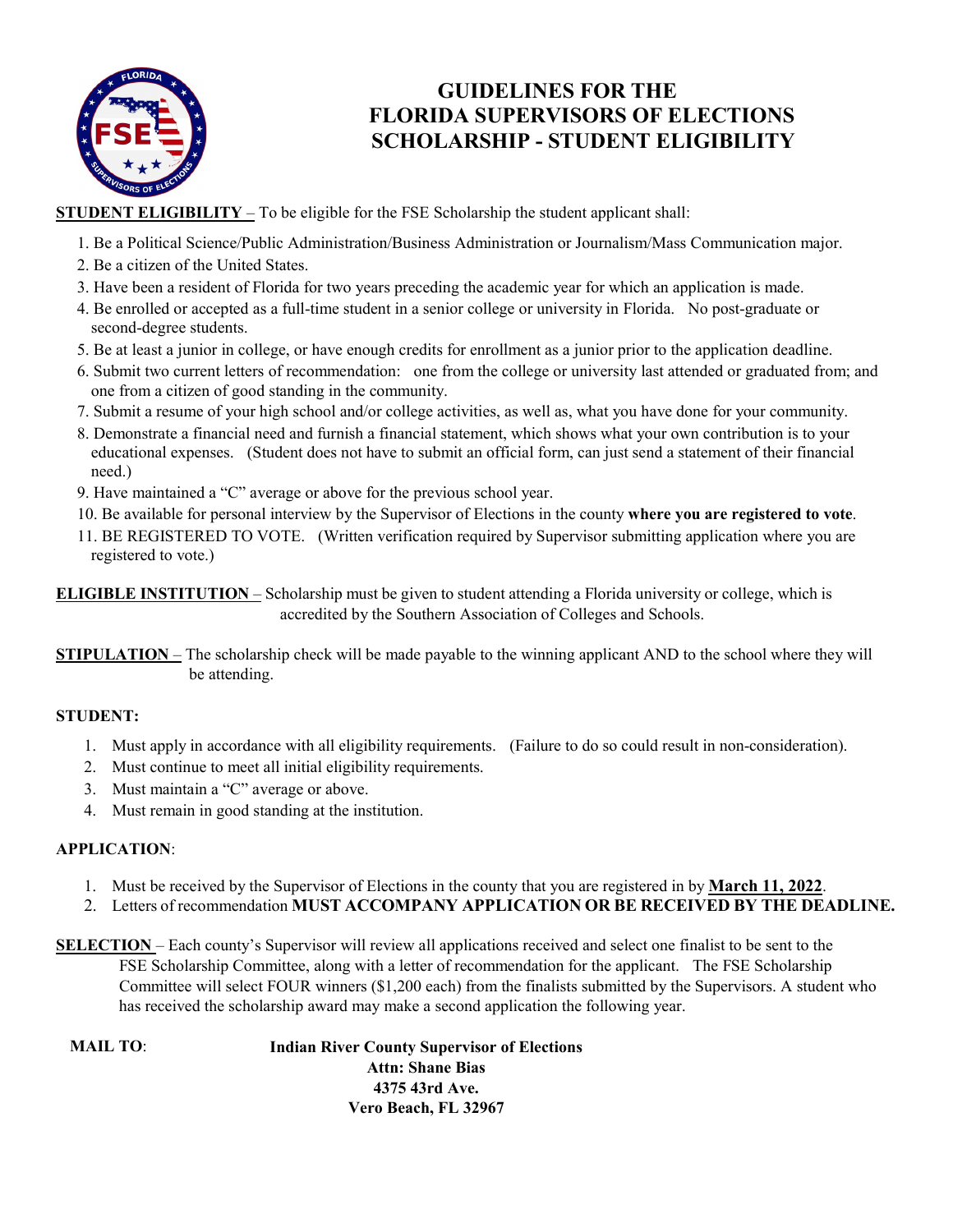

# **FLORIDA SUPERVISORS OF ELECTIONS APPLICATION FOR SCHOLARSHIP**

I am applying for the FSE Scholarship and I am enrolled [ ] or I have been accepted [ ] at:

|                                                      |                      | Name of College or University                                                                                         |                                                                                                                            |
|------------------------------------------------------|----------------------|-----------------------------------------------------------------------------------------------------------------------|----------------------------------------------------------------------------------------------------------------------------|
|                                                      |                      | 1. Name (Mr., Mrs., Ms.):                                                                                             |                                                                                                                            |
|                                                      | Last                 | First                                                                                                                 | Middle                                                                                                                     |
|                                                      |                      |                                                                                                                       |                                                                                                                            |
|                                                      |                      |                                                                                                                       |                                                                                                                            |
|                                                      |                      |                                                                                                                       |                                                                                                                            |
| 3. Phone Number                                      |                      | $\overline{(\hspace{.1cm}\underline{\hspace{.1cm}}\hspace{.1cm} )}$ $\overline{\phantom{.} \phantom{.} \phantom{\,}}$ |                                                                                                                            |
|                                                      | Area Code and Number |                                                                                                                       |                                                                                                                            |
| 4. Sex: $M[\ ]$ F[]                                  |                      |                                                                                                                       |                                                                                                                            |
|                                                      |                      |                                                                                                                       |                                                                                                                            |
|                                                      |                      |                                                                                                                       |                                                                                                                            |
|                                                      |                      | 7. Marital Status: Single [] Married [] Other []: _______________________________                                     |                                                                                                                            |
|                                                      |                      |                                                                                                                       | 8. High School G.P.A.: College G.P.A.: College G.P.A.:                                                                     |
|                                                      |                      | 9. Junior College/ College/ University from which you were graduated or will be graduated:                            |                                                                                                                            |
|                                                      |                      |                                                                                                                       |                                                                                                                            |
|                                                      |                      |                                                                                                                       | Filing this application does not imply that a scholarship will be awarded. It does place the applicant in line for         |
|                                                      |                      |                                                                                                                       | consideration. Scholarship will be awarded only to the applicant who has been accepted at one of Florida's universities or |
| colleges.                                            |                      |                                                                                                                       |                                                                                                                            |
|                                                      |                      |                                                                                                                       |                                                                                                                            |
| If I accept this scholarship, it is understood that: |                      |                                                                                                                       |                                                                                                                            |
|                                                      |                      | I will be a full-time student as defined by the Office of the Registrar                                               |                                                                                                                            |
| I will be majoring in:                               |                      |                                                                                                                       |                                                                                                                            |
|                                                      |                      | Political Science/Public Administration/Business Administration                                                       |                                                                                                                            |
|                                                      |                      |                                                                                                                       |                                                                                                                            |

 $\mathcal{L}_\mathcal{L} = \mathcal{L}_\mathcal{L} = \mathcal{L}_\mathcal{L} = \mathcal{L}_\mathcal{L} = \mathcal{L}_\mathcal{L} = \mathcal{L}_\mathcal{L} = \mathcal{L}_\mathcal{L} = \mathcal{L}_\mathcal{L} = \mathcal{L}_\mathcal{L} = \mathcal{L}_\mathcal{L} = \mathcal{L}_\mathcal{L} = \mathcal{L}_\mathcal{L} = \mathcal{L}_\mathcal{L} = \mathcal{L}_\mathcal{L} = \mathcal{L}_\mathcal{L} = \mathcal{L}_\mathcal{L} = \mathcal{L}_\mathcal{L}$ 

□ Journalism/Mass Communication

\_\_\_\_\_\_\_\_\_\_\_\_\_\_\_\_\_\_\_\_\_\_\_\_\_\_\_\_\_\_\_\_\_\_\_\_\_\_\_\_\_